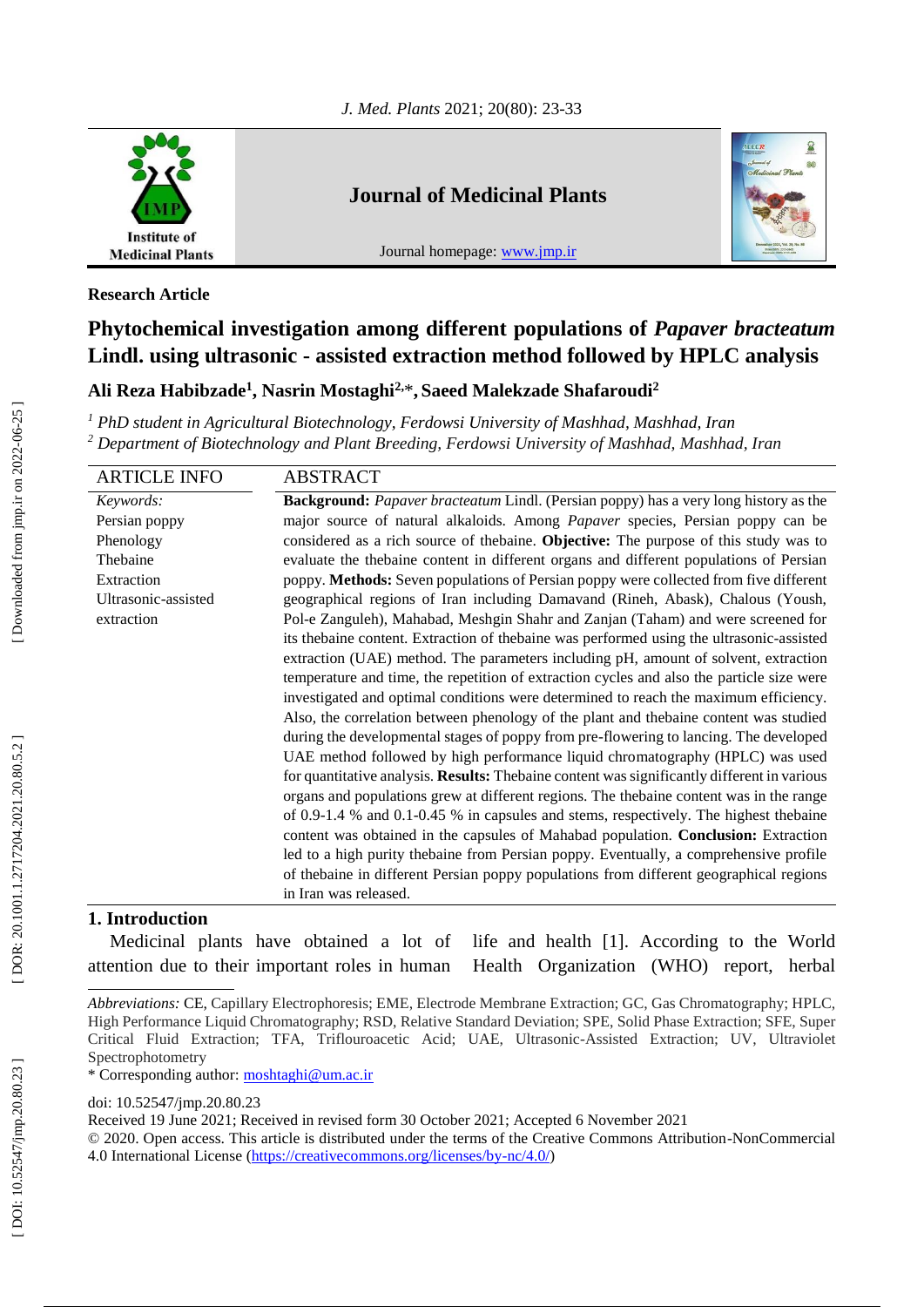medicines are so popular and they have been used in the industry [2] .

*Papaver bracteatum* Lindl. (Persian poppy, great scarlet poppy) is an endemic plant in a region between the Caspian and the Black Sea. This plant has grown in many climates [3 -5]. Usually, Poppy grows in mountains at high altitudes (1500 -2500 m). This species is widely distributed in the north and northwest of Iran (Alborz mountains), northwest of Iran (Zagros Mountains, Caucasus slpoes) and Turkey (northeast) [6]. Lindly recognized this plant for the first time in 1821. Poppy has been used as a natural painkiller since the last century, and pharmaceutical industries have been interested in its natural alkaloids [7]. Persian poppy can be considered as a rich source of thebaine [8] .

Quantitative analysis of thebaine can be carried out by high performance liquid chromatography (HPLC) [9], gas chromatography (GC) [10], capillary electrophoresis (CE) [11], ion mobility spectroscopy (IMS) [12] and ultraviolet spectrophotometry (UV) [13]. HPLC is the common method for quantitative analysis of alkaloids [14]. Because of complicated compounds of plant species, a sample preparation step is necessary before instrumental analysis [15]. Solvent extraction [16], solid phase extraction (SPE) [17], supercritical fluid extraction (SFE) [18], electrode membrane extraction (EME) [19] and ultrasonic -assisted extraction (UAE) [20] have been applied to extract alkaloids [21] .

Here is a comprehensive study on the thebaine content of seven populations of Persian poppy collected from the west and center of Iran. The aerial parts of this plant have been studied in two developmental stages. Our aim was to study the phytochemical profile as the most important indicator in selecting the top populations of

Persian poppy, to introduce it to breeding programs. The ultrasonic -assisted extraction (UAE) method was applied for extraction and all effective parameters which affect the extraction efficiency, were investigated. The best conditions for achieving the maximum extraction efficiency were determined.

### **2. Materials and Methods**

### *2.1. Reagent and solvents*

Pure powder of thebaine was provided from Sigma -Aldrich (Milwaukee, WI, USA) and dissolved in HPLC grade methanol to prepare the stock solution (1000 mg /L). The stock solution was stored at 4 °C in a refrigerator.

Common organic solvents including methanol in HPLC grade was achieved from Caledon (George -Town, Ontario, Canada), Trifluoroacetic acid (TFA) was purchased from Merck Company (Darmstadt, Germany) and a milli -Q system from millipore (Bedford, MA, USA) was applied to prepare ultrahigh pure water (UPW).

### *2.2. Plant materials*

In this study, seven populations of Persian poppy (available in seed bank of TEMAD Company) were collected from five eco geographical regions of Iran including Rineh (PBR -129), Abask (PBP -124), Yoush (PBY - 128/1), Pol -e Zanguleh (PBC -128), Mahabad (PBK -133), Mesh gin Shahr (PBA -122) and Taham (PBZ-125). These samples were approved by the development of narcotic plant department of TEMAD Company. Capsule and stem were collected at two developmental stages including pre -flowering (when the terminal of stem loses its plasticity and flower bud s become erect) and lancing (at which the petals fall and the ripe capsule becomes evident). Six samples were selected from each of seven populations and an analysis was performed .

Journal of Medicinal Plants 24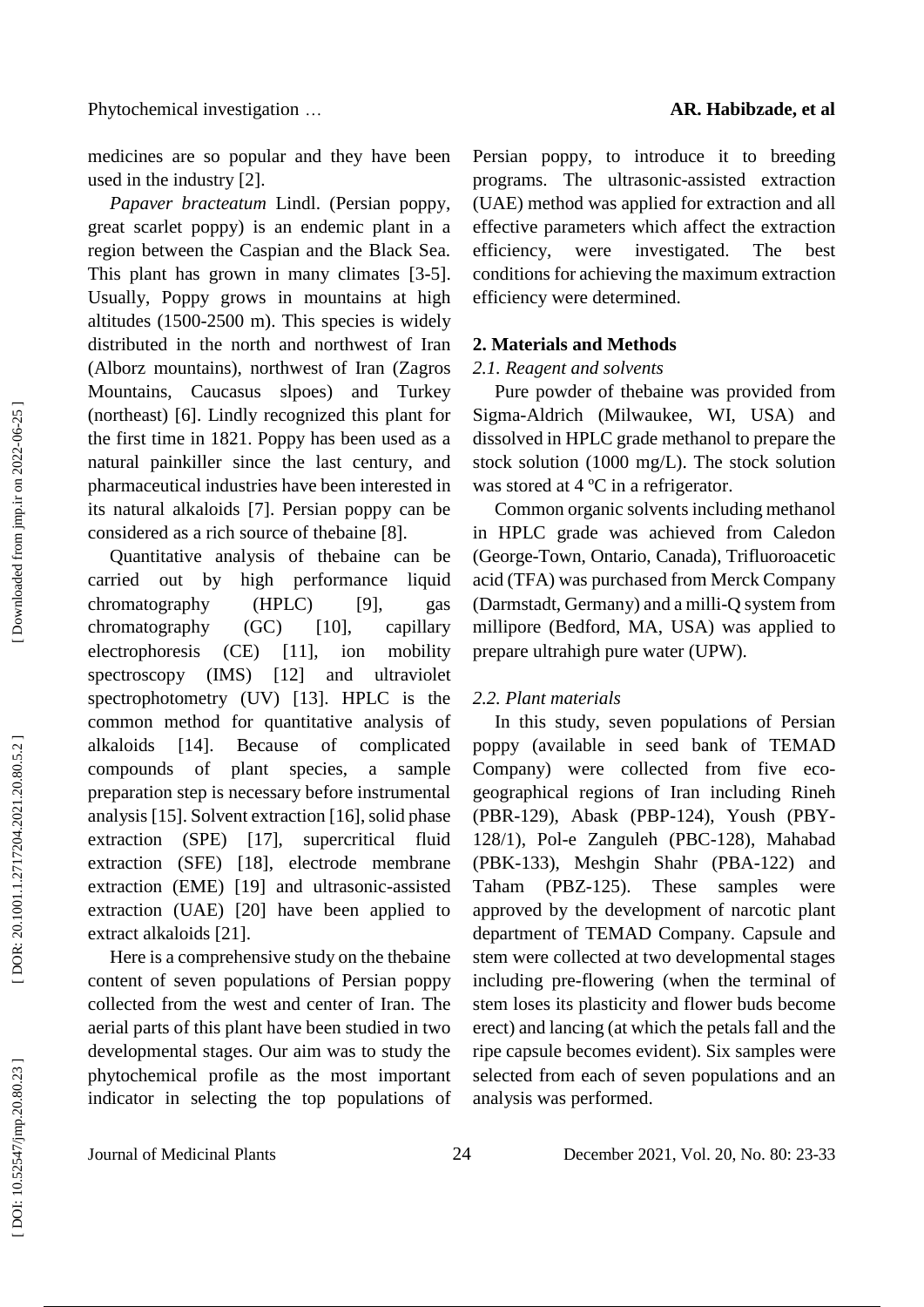# *2.3. Phytochemical analysis of thebaine by HPLC*

Samples were analyzed using high performance liquid chromatography (HPLC) (Agilent Company, Germany) with the following specifications: G1314B -1260 VWD diode array detector (DAD), G1311C -1260 quat pump VL, and A G1328C-1260 Man. The YMC-Triart C<sub>18</sub> column  $(250 \times 4.6 \text{ mm D}, 5 \text{ \mu m}, 12 \text{ nm})$  was applied for the analysis of alkaloids. The injection was done using a HPLC syringe (100 μ l Hamilton). The extraction was done using ultrasonic system model TECNO -GAZ S.P.A at 50 -60 HZ, and the phase separation was performed using a centrifuge model BHG 1100 (Germany). All phytochemical analysis were performed as follows: flow rate, 0.8 ml/min; wavenumber, 280 nm; injection volume, 20 µl; mobile phase, acetate buffer  $pH = 4$ : acetonitrile: methanol with gradient program as follow, 90:5:5 for 12.5 min, 50:25:25 for 11.5 min and 90:5:5 for 10 min. The percentage of thebaine in each sample was calculated by considering the calibration curve of the baine standard ( $\mathbb{R}^2$  = 0.999, RSD  $\% = 2.1 \%$ , 6 points ranging from 10 - 500 mg /L).

### *2.4. Extraction procedure*

To evaluate the thebaine content in capsules and stems of poppy plants, six samples were selected from each of seven populations and the analysis was performed. Therefore, 42 samples were analyzed. The samples were dried at 60 ºC for one day and crushed by a n electric grinder and particles were produced in the range of 68 - 150 µm. The extraction of thebaine was done using UAE method [20]. For extraction, in each step, 10 ml of diluent, containing HPLC grade methanol and water in ratio of 75:25 with pH 2 (adjusted by TFA), was added to 300 mg of poppy powder, and the extraction was performed

using an ultrasonic bath with the power of 50 -60 HZ at 50 °C for 22 min. The extraction solvent was separated from sample using a centrifuge with 1000 rpm. This step was repeated three times and extraction solvents were collected and filtered using a  $0.42 \mu m$  filter paper. 20  $\mu$ l of the extract was injected into HPLC instrument. The extraction condition was comprehensively evaluated, and the best condition to obtain the maximum extraction efficiency was determined. The effective parameters on the extraction procedure are included extraction solvent pH (2-12), temperature (25-60 °C), volume (5-25 ml), extraction time and the repetition of extraction cycles. Also, the particle sample size (68 -150 µm) which affects the extraction efficiency was evaluated. The effect of all parameters on the extraction efficiency was evaluated and the optimal condition was determined. Each extraction was repeated three times and relative standard deviation (RSD %) was calculated for each extraction.

#### *2.5. Statistical analysis*

Cluster analysis was performed based on Euclidean distance for thebaine content of samples at different regions, samples with different sizes and samples at different developmental stages. Clustering was done using SPSS 12 (SPSS Inc., Chicago) by one -way analysis of variance and mean comparisons were done based on the least significant difference test (LSD).

#### **3. Results**

# *3.1. Optimization of effective parameters on the extraction procedure*

Extraction solvent pH, temperature, volume and the extraction time, sample particle size and the repetition of extraction cycles affected the extraction efficiency.

Journal of Medicinal Plants 25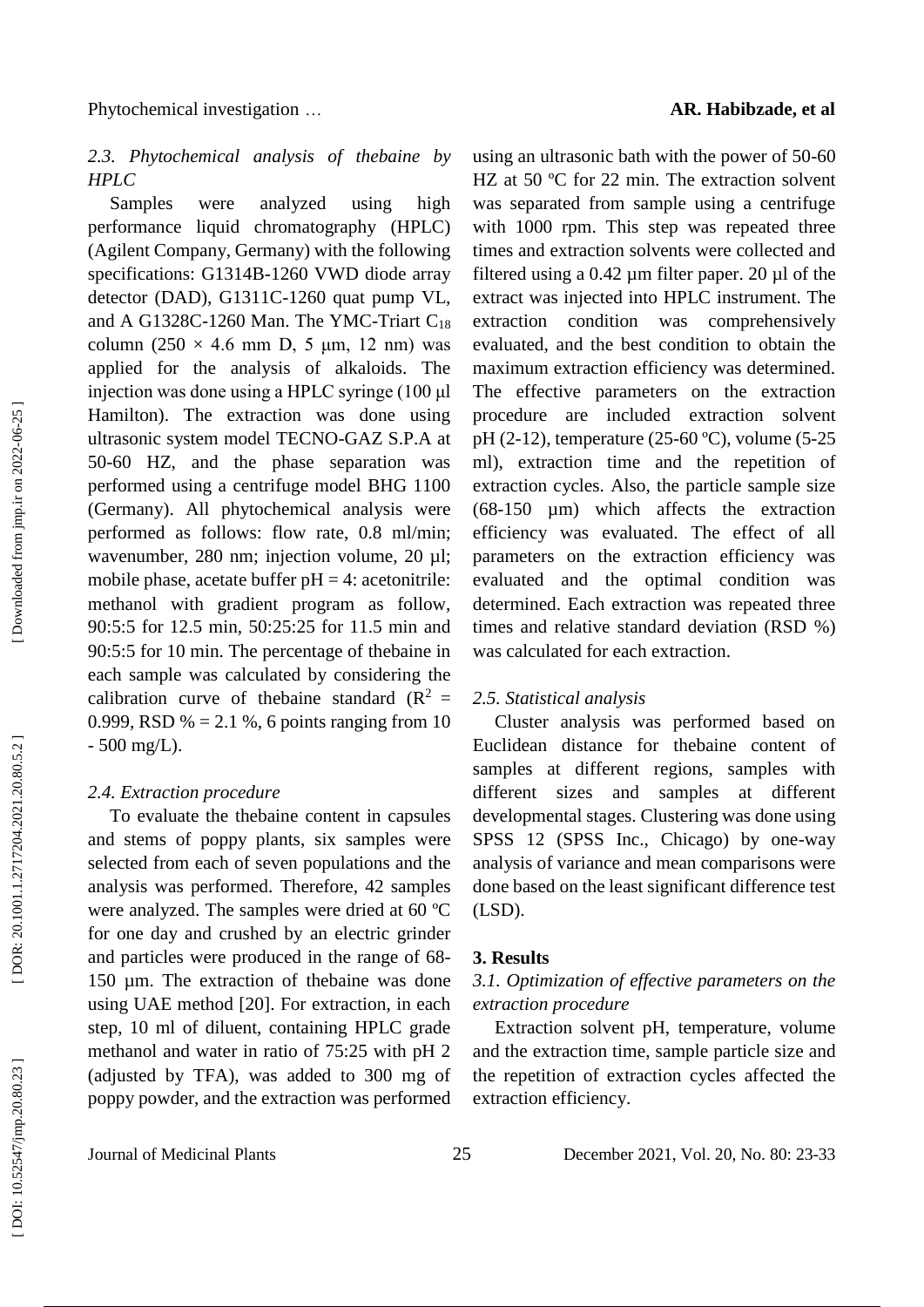Phytochemical investigation ...

The extraction solvent pH is an important parameter which determines the electrical charge of thebaine. Initially, the effect of pH was studied in the range of 2 -12. The highest extraction efficiency was achieved in acidic solution  $(pH = 2)$  (Fig. 1A). Here, due to the protonation of functional groups of thebaine, the solubility in polar solvent increased so the extraction efficiency improved. Therefore, all the following extractions were done using extraction solvent with  $pH = 2$ .

Then, the effect of ultrasonic power and time was studied and according to the results shown in Fig. 1B, 22 min ultrasonic at 50 -60 KHz was sufficient to achieve the maximum extraction efficiency.

The extraction temperature in the range of 25 - 60 ºC was studied. The results showed that 50 ºC

was the optimal temperatures to extract thebain e (Fig. 1C). At higher temperatures than 50 ºC, the extraction efficiency didn't improve. Also, at higher temperature, decomposition of thebaine is possible [22].

The volume of extraction solvent was selected in the range of 5 -25 ml for about 300 mg of sample and based on the results, 10 ml of extraction solvent was sufficient for extraction and by increasing the volume of extraction solvent, the extraction efficiency didn't improve (Fig. 1D).

Also, the extraction procedure was repeated 1 to 5 times. Results showed that the extraction efficiency reached maximum after 4 cycles and thereafter didn't improve (Fig. 1E).



**Fig. 1.** The effect of (A) pH of extraction solvent, (B) extraction time, (C) extraction temperature, (D) volume of extraction solvent, (E) extraction cycles on the extraction efficiency.

Journal of Medicinal Plants 26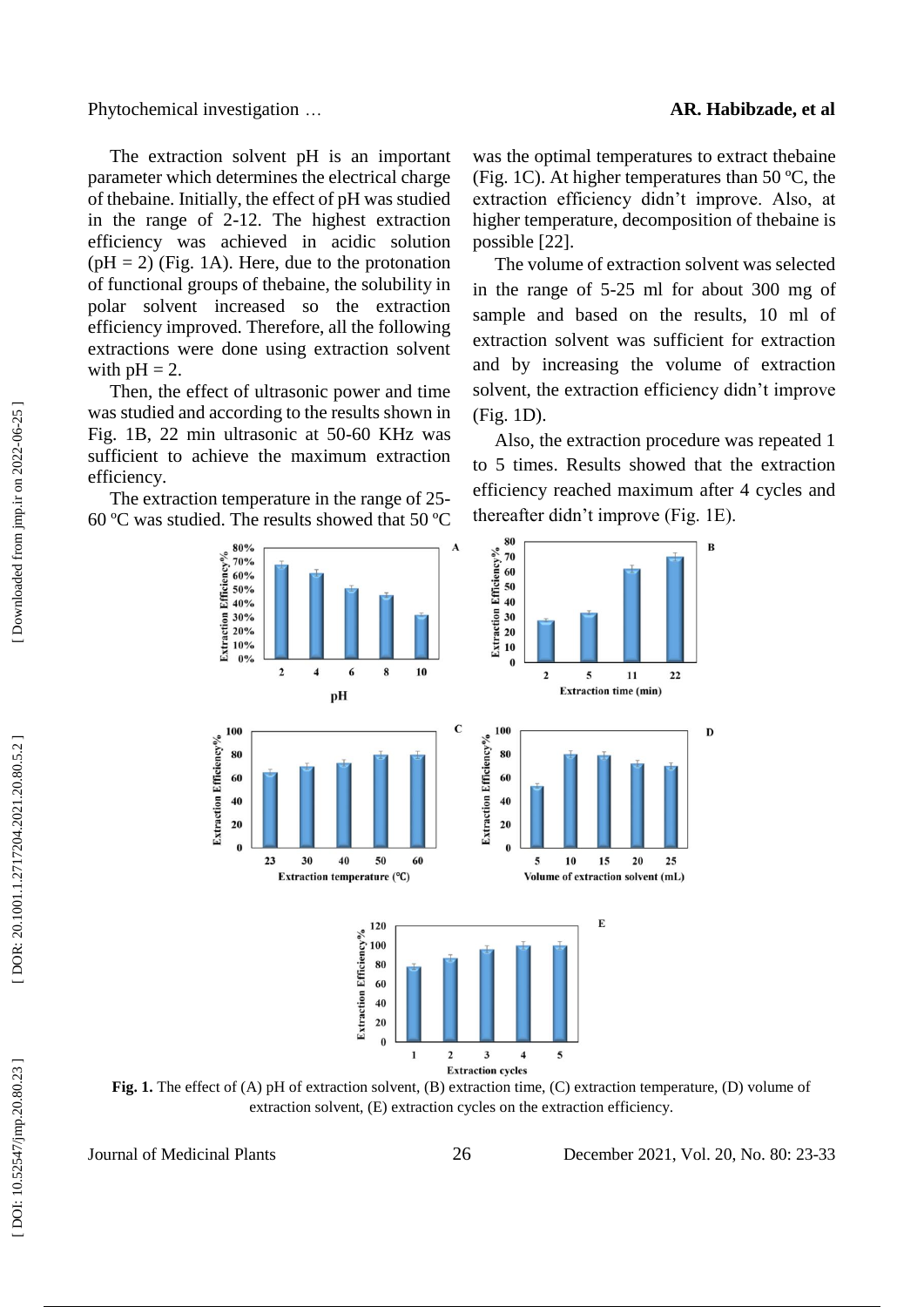Phytochemical investigation ...

The size of particles was also crucial in thebaine extraction. Samples were milled with a crusher in the range 68 -150 µm. Increasing the milling time produced the finer samples. Here, the capsule and stem samples for one region with different sizes were selected as a model, and the effect of particle size on the percentage of extracted thebaine was studied. Results revealed that finer samples have more thebaine content (Table 1). This higher percentage can be due to higher surface area for extraction by solvent. So, the particle size is an effective parameter and has a significant effect on the thebaine yield.

## *3.2. Thebaine content during developmental stages*

The thebaine content of samples can change at different developmental stages [23, 26]. So, it was evaluated during two developmental stages including pre -flowering (when the terminal of stem loses its plasticity and flower buds become erect) and lancing (at which the petals fall and the ripe capsule becomes evident). The stems and capsules were collected and analyzed. The thebaine content of capsules and stems in poppy

was significantly different at various developmental stages. According to Table 2, the thebaine content of plant at the lancing stage was more than the preflowering stage in stems and capsules.

### *3.3. Phytochemical assay of thebaine*

The quantitative analysis of the Poppy population was performed using HPLC, and the quantitative results of selected populations were summarized in Table 3. The thebaine contents in capsules and stems of seven populations were in the range of  $0.4$ - $0.5$ -0.5 % and 1.0 -1.3 %, respectively. Among seven populations, Mahabad population has the highest amount of thebaine. The HPLC chromatograms for 2 populations containing Mahabad and Taham regions (capsule and stem of plant) and a standard of thebaine at concentration level of 250 mg /L were shown in Fig. 2. As the results revealed, in all populations, the thebaine content of capsules was higher than stem and the Persian poppy grown or collected in Mahabad has the highest thebaine content.

| Milling time (min)      | Mesh size $(\mu m)$ | Sieve weight $(\% )$ | The baine percentage $(\% )$ | $RSDa(\%)$ |
|-------------------------|---------------------|----------------------|------------------------------|------------|
|                         | $\leq 68$           | 5%                   |                              |            |
|                         | 68-125              | 11%                  |                              | 1.0        |
| $\mathbf{1}$            | 125-150             | 32%                  | 0.72                         |            |
|                         | $\geq$ 150          | 53%                  |                              |            |
|                         | $\leq 68$           | 10%                  |                              |            |
|                         | 68-125              | 22%                  |                              | 1.1        |
| $\boldsymbol{2}$        | 125-150             | 35%                  | 0.80                         |            |
|                         | $\geq$ 150          | 43%                  |                              |            |
|                         | $\leq 68$           | 15%                  |                              | 1.0        |
|                         | 68-125              | 36%                  | 0.86                         |            |
| 3                       | 125-150             | 20%                  |                              |            |
|                         | $\geq$ 150          | 29%                  |                              |            |
|                         | $\leq 68$           | 31%                  |                              |            |
|                         | 68-125              | 38%                  | 0.89                         | 1.0        |
| $\overline{\mathbf{4}}$ | 125-150             | 11%                  |                              |            |
|                         | $\geq$ 150          | 20%                  |                              |            |
|                         | $\leq 68$           | 38%                  |                              |            |
|                         | 68-125              | 41%                  |                              | 1.1        |
| 5                       | 125-150             | 8%                   | 0.92                         |            |
|                         | $\geq$ 150          | 13%                  |                              |            |

**Table 1**. The effect of particle size of Poppy samples on the thebaine contents .

<sup>a</sup>Relative standard deviation

Journal of Medicinal Plants 27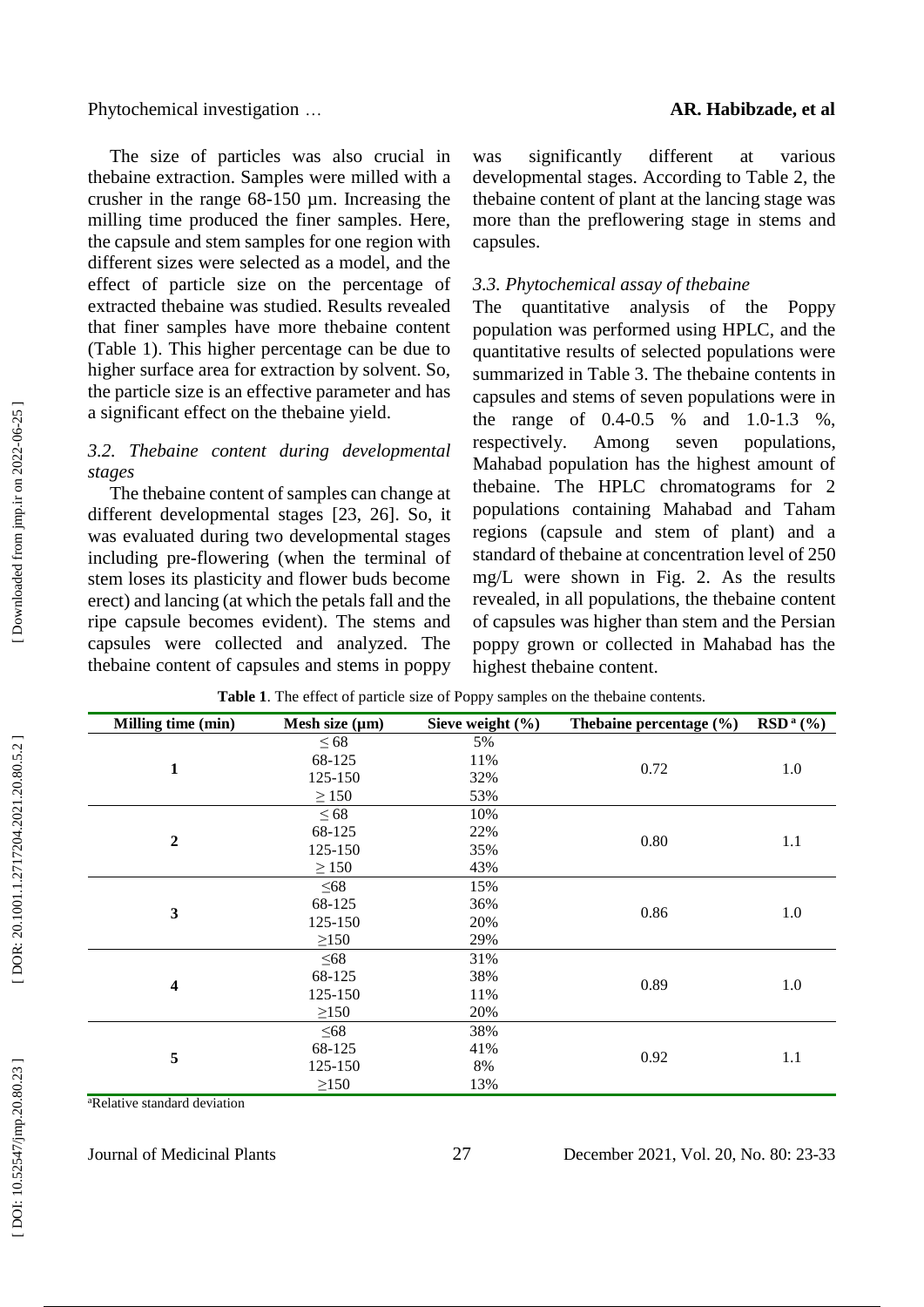|                      |             |                    | <b>Developmental stages</b>                  |                                 |  |
|----------------------|-------------|--------------------|----------------------------------------------|---------------------------------|--|
| Area                 | Organ       | RSD <sup>a</sup> % | <b>Pre-flowering</b><br>(Thebaine content %) | Lancing<br>(Thebaine content %) |  |
|                      | <b>Stem</b> | 1.0                | 0.31                                         | 0.36                            |  |
| <b>Rine</b>          | Capsule     | 1.1                | 0.89                                         | 1.0                             |  |
|                      | <b>Stem</b> | 1.0                | 0.21                                         | 0.26                            |  |
| <b>Abask</b>         | Capsule     | 1.2                | 0.83                                         | 0.90                            |  |
|                      | <b>Stem</b> | 1.1                | 0.35                                         | 0.42                            |  |
| <b>Mahabad</b>       | Capsule     | 1.1                | 1.10                                         | 1.4                             |  |
|                      | <b>Stem</b> | 1.1                | 0.43                                         | 0.45                            |  |
| <b>Meshgin Shahr</b> | Capsule     | 1.3                | 1.08                                         | 1.3                             |  |
|                      | <b>Stem</b> | 0.9                | 0.08                                         | 0.1                             |  |
| <b>Taham</b>         | Capsule     | 1.0                | 0.38                                         | 0.51                            |  |
|                      | <b>Stem</b> | 1.0                | 0.11                                         | 0.19                            |  |
| Yoush                | Capsule     | 1.2                | 0.92                                         | 0.89                            |  |
|                      | <b>Stem</b> | 1.1                | 0.21                                         | 0.21                            |  |
| Pol-e Zanguleh       | Capsule     | 1.3                | 1.01                                         | 0.95                            |  |
|                      | <b>Stem</b> | 1.2                | 0.23                                         | 0.24                            |  |

**Table 2.** The average of thebaine contents in aerial parts of Persian poppy during two developmental stages.

<sup>a</sup>Relative standard deviation

Table 3. Evaluation of thebaine contents in aerial organ of poppy collected from different regions of Iran.

| <b>Accession</b>      | <b>Aerial organ</b> | Thebaine content % | RSD <sup>a</sup> % |
|-----------------------|---------------------|--------------------|--------------------|
|                       | Capsule             | 1.0                | 1.1                |
| <b>Rine</b>           | Stem                | 0.35               | 1.0                |
| <b>Abask</b>          | Capsule             | 0.9                | 1.0                |
|                       | Stem                | 0.26               | 1.0                |
| Mahabad               | Capsule             | 1.4                | 1.2                |
|                       | Stem                | 0.42               | 1.1                |
| <b>Meshgin Shahr</b>  | Capsule             | 1.3                | 1.3                |
|                       | Stem                | 0.45               | 1.0                |
| <b>Taham</b>          | Capsule             | 0.5                | 1.1                |
|                       | Stem                | 0.1                | 0.8                |
|                       | Capsule             | 1.0                | 1.1                |
| Yoush                 | Stem                | 0.28               | 1.0                |
|                       | Capsule             | 1.1                | 1.2                |
| <b>Pol-e Zanguleh</b> | <b>Stem</b>         | 0.24               | 0.9                |

<sup>a</sup>Relative standard deviation

### *3.4. Cluster analysis*

Cluster analysis was done based on Euclidean distance from thebaine content data for seven populations in three main groups. The first group consists of two subgroups. The first subgroup

includes the groups of Rineh, Yoush and Pol -e Zanguleh. The second subgroup includes the Abask group. The second group includes Mahabad and Mesh gin Shahr groups and the third group includes Taham (Fig. 3, Table 4).

Journal of Medicinal Plants 28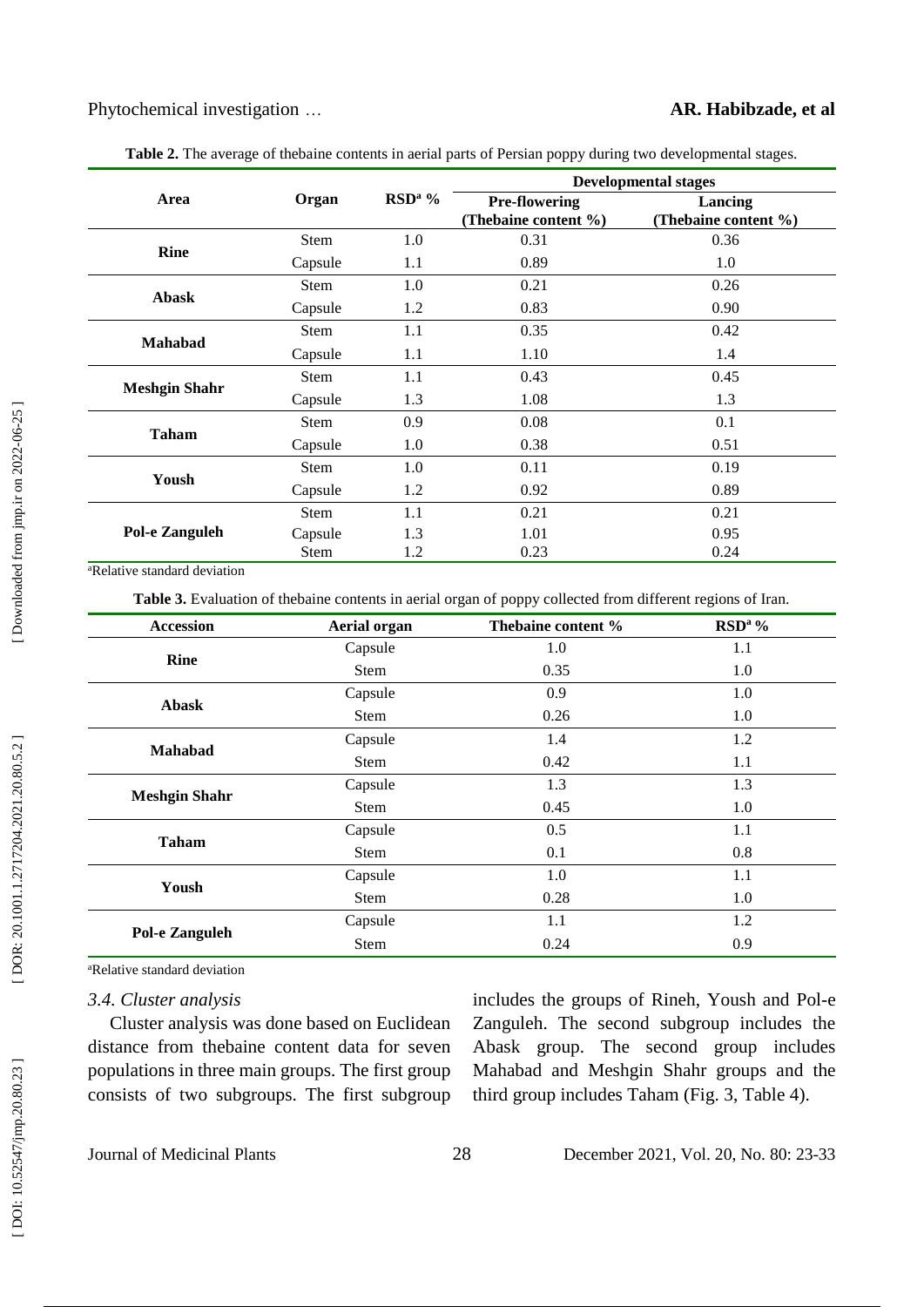Phytochemical investigation ...

#### … **AR. Habibzade, et al**

There was a significant difference between two developmental stages including pre -flowering and lancing, and the thebaine content was higher at lancing than pre -flowering (Fig. 3, Table 4). The effect of particle size and surface area on the extraction efficiency was studied and based on the results, the quantitative content of thebaine in

finer particles (about 0.05 %) was significantly higher. The highest thebaine quantity was at the samples which crushed 5 min (the size of majority of particles was in the range of 68 -125 µm), and the lowest thebaine quantity was in samples which crushed 1 min (the size of particles was higher than  $150 \mu m$ ) (Table 4B).



**Fig. 2.** HPLC chromatograms for (A) Capsule, (B) Stem of samples from Mahabad, (C) Capsule, (D) Stem samples from Taham, and (E) Standard of thebaine at concentration level of 250 mg /L.

Journal of Medicinal Plants 29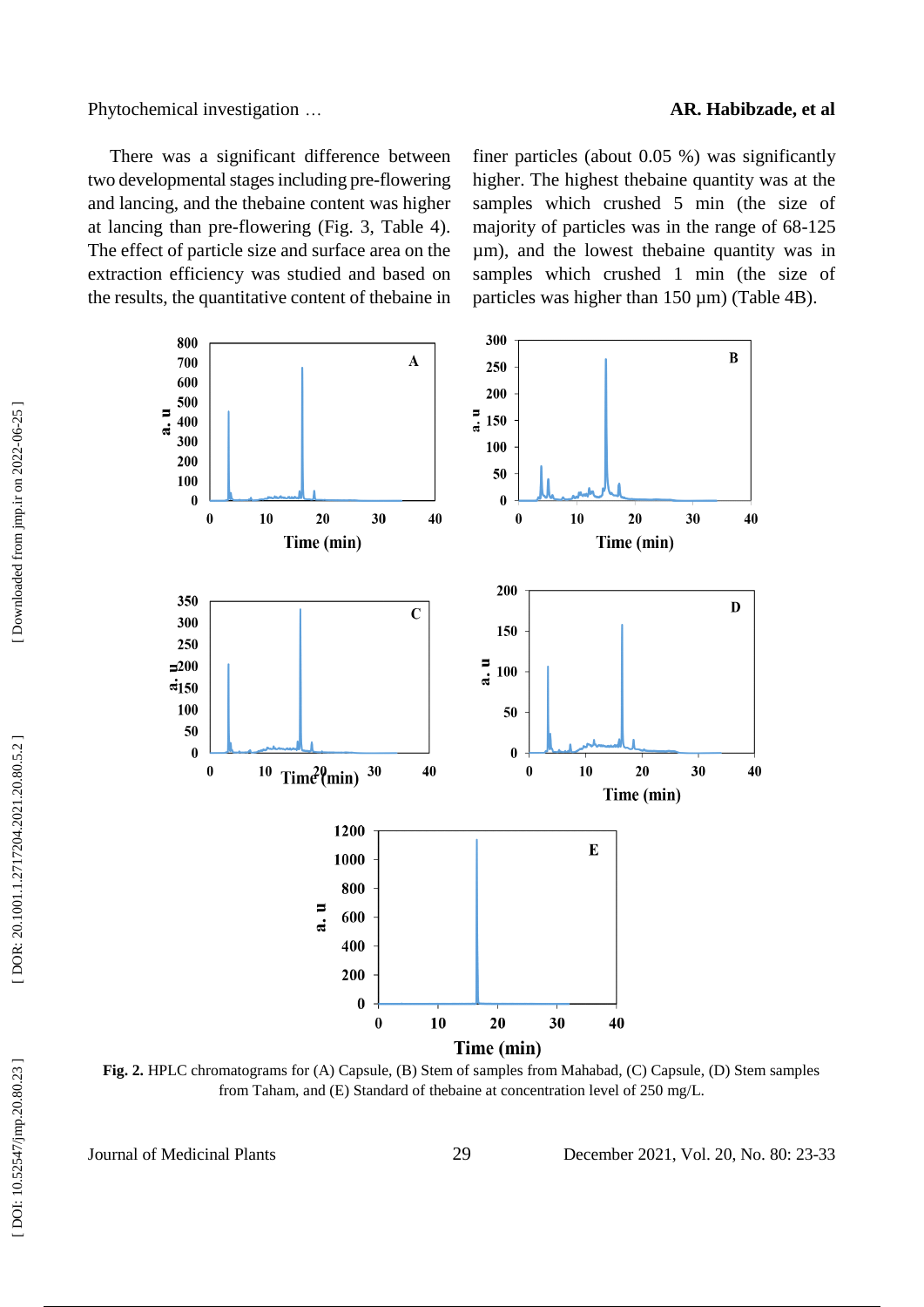

**Fig. 3.** Cluster of Persian poppy based on the Euclidean distance using Ward Method

|                       |                       |    |                    | 1 1 1 J 1 1 |      |
|-----------------------|-----------------------|----|--------------------|-------------|------|
| Yield                 | <b>Sum of Squares</b> | df | <b>Mean Square</b> |             | Sig. |
| <b>Between Groups</b> | 1.519                 | n  | .253               | 506         | .000 |
| <b>Within Groups</b>  | .007                  | 14 | .0005              |             |      |
| <b>Total</b>          | 1.526                 | 20 |                    |             |      |
|                       |                       |    |                    |             |      |

Table 4A. Analysis of variance (ANOVA) in thebaine content of poppy populations

| Yield                 | Sum of<br><b>Squares</b> | df  | <b>Mean Square</b> |     | Sig. |
|-----------------------|--------------------------|-----|--------------------|-----|------|
| <b>Between Groups</b> | .120                     |     | .030               | 300 | .000 |
| <b>Within Groups</b>  | .001                     | 10  | .0001              |     |      |
| <b>Total</b>          | 121                      | ، 4 |                    |     |      |

### **4. Discussion**

Secondary metabolites in plants can act as defense factors at various environmental conditions. Alkaloids as one of these metabolites have such interaction by environmental stresses . In the presented study, a comprehensive investigation has been done on the thebaine content of Persian poppy. Seven populations from west, north western and center of Iran were collected. The results of HPLC analysis revealed that geographical conditions affected the concentration of thebaine as a secondary metabolite. Here, the effect of geographical conditions on the population is quite evident. The creation of three different groups that differ in term s of altitude, longitude and latitude can be a reason for the impact of the environment along

with other factors in changing the thebaine content.

These results were confirmed by Qaderi et al . in 2019. They mentioned that geographical condition could be an effective parameter on the concentration of thebaine as a secondary metabolite [24]. They have done a study on the molecular diversity and phytochemical variability in Persian poppy. Alkaloid contents of 6 populations (Anjomaneh, Eil-Teymoor, Mamhimeh, Ploor, Siah Bisheh and Taham) had been studied, and thebaine content in capsule of this species was reported in the range of  $0.1 - 1.3$  %.

In this study, the highest thebaine content was at western area which was divided into an independent sub -group. Lalezari et al. in 1974

Journal of Medicinal Plants 30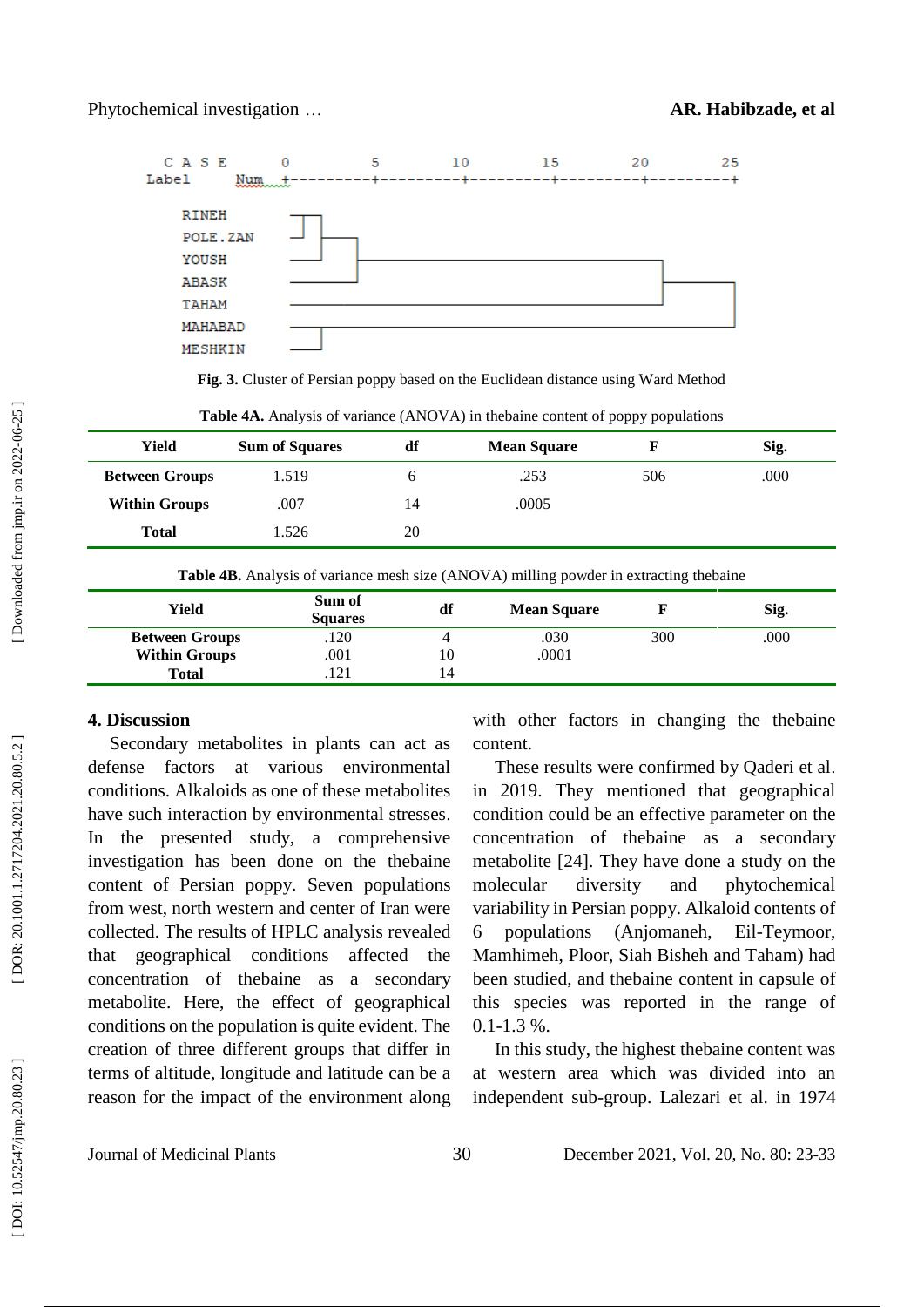confirmed the higher thebaine content of the Persian poppy population at western area and named them as Arya II [25] . This issue is obvious in the evaluation of cluster analysis. The populations in the first group (Abask, Rineh, Yoush and Pol-e Zanguleh) were relatively similar but in comparison with other groups were different. These results can be due to the similarity of geographical conditions and climate between two regions.

Here, we studied the thebaine content in aerial parts (stem and capsule) during two developmental stages including pre -flowering and lancing. Thebaine content was higher at the lancing stage . A study investigated the alkaloid content in different parts of Persian poppy (root, stem, capsule, leaf and petal) during different developmental stages (annual rosette, perennial rosette, bud initiation, pendulous bud, pre flowering, flowering and lancing). They introduced Persian poppy as a rich source for thebaine. Root and capsule were considered as the most potent organs for extraction of thebaine, also lancing was introduced as the best developmental stage [26]. In another study, they studied the developmental accumulation of thebaine and some gene transcripts in different organs of this plant [23]. Our results are in good agreement with the reported results. We studied seven populations of different regions of Iran (west, north western and center region) at different developmental stages which was a comprehensive study compared with similar studies.

The predominant advantages of the presented study was introducing a simple, facile and effective method for extraction of alkaloids from the poppy plant s with considering the all effective parameters to improve extraction efficiency .

In conclusion, the extraction of thebaine was performed using a UAE method which was simple, fast and effective. The effective parameters on extraction efficiency were studied and at the optimum condition (extraction solvent; 40 ml of methanol: water  $(75:25)$  pH = 2, extraction temperature; 50 ºC, extraction time; 22 min, the number of extraction cycles, 4 times). Thebaine content of seven populations from five different regions of Iran with different climates was evaluated . Based on the obtained results, samples were gathered from Mahabad region have the highest thebaine content, and can be considered as a suitable population in breeding program s and also industrial plant s .

The advantages of the method introduced for the extraction of thebaine include high efficiency and speed of extraction, simplicity and no need for extraction equipment.

### **Author contributions**

N. M and S. M designed research and managed the project; A.R H performed experiments and analyzed data and wrote the manuscript with contributions from all other authors.

#### **Conflict of interest**

Authors declare that there is no conflict of interest.

### **Acknowledgment**

We thank from Tolid Mavade Avallieh Daroupakhsh Company (TEMAD Company) for their generous cooperation and support us in this project.

Journal of Medicinal Plants 31

DOR: 20.1001.1.2717204.2021.20.80.5.2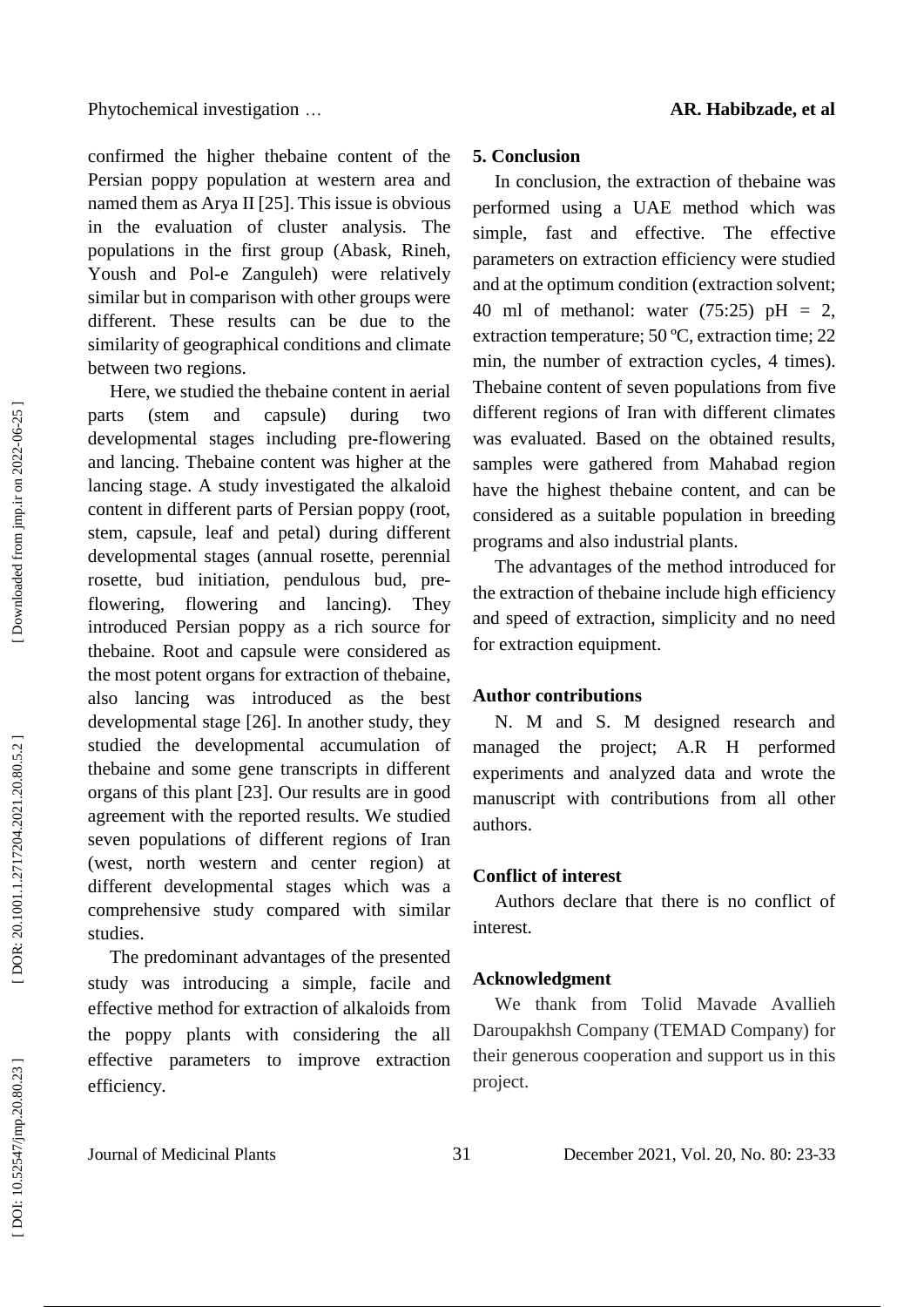# **References**

**1.** Karimi M and Raofie F. Micronization of vincristine extracted from *Catharanthus roseus* by expansion of supercritical fluid solution. *J. Supercrit Fluid.* 2019; 146: 172 -179. doi: 10.1016/j.supflu.2019.01.021.

**2.** Ma Y, Cheng J, Inanaga S and Shui J. Induction and inhibition of *Striga hermonthica* (Del.) Benth. germination by extracts of traditional Chinese medicinal herbs. *J. Agron.*  2004; 96: 1349 -1356. doi: 10.2134/agronj2004. 1349.

**3.** Lavie D , Rotman J , Levy A and Palevitch D. A rapid quantitative method for the determination of thebaine in *Papaver bracteatum*. *Phytochem*. 1979; 18: 2011 -2013. doi: 10.1016/S0031 -9422(00)82722 -3.

**4 .** Foroozandeh -Shahraki A , Mehrafarin A , Akhondzadeh S , Naghdi Badi H , Qaderi A , Hajiaghaee R , Khalighi -Sigaroodi F and Ghorbani Nahooji M. Analytical Review on Persian Poppy (*Papaver bracteatum* Lindl.) as a Native and Economical Medicinal Plant. *J. M. Plants*. 2013; 12: 1 -12.

**5 .** Qavami N , Azizi M , Yazdian F , Qaderi A and Nemati H. Effective Induction of Hairy Roots in Persian Poppy (*Papaver bracteatum* Lindl.) Using Sonication Method. *J. M. Plants* 2018; 17: 73 -82.

**6 .** Goldblatt P. Biosystematic studies in Papaver section Oxytona. *Pascal and Francis Bibliographic Database* 1974; 61: 264 -294.

**7 .** Meshulam H and Lavie D. The alkaloidal constituents of *Papaver bracteatum* Arya II. *Phytochem*. 1980; 19: 2633 -2635. doi: 10.1016/ S0031 -9422(00)83934 -5.

**8 .** Sharghi N and Lalezari I. *Papaver bracteatum* Lindl., a highly rich source of thebaine. *Nature*. 1967; 213: 1244 -1244. doi: 10.1038/2131244a.

**9 .**Jovanov P , Petrin -Miličević M M. Radosavljević -Stevanović N , Vraneš M , Belić S , Sakač M , Nikolov J and Gadžurić S. Rapid Determination of the Primary Alkaloids in Illicit Heroin by High-Performance Liquid Chromatography with Tandem Mass Spectrometry (HPLC –MS/MS). *Anal. Lett.*. 2020; 54: 1224 -1232. doi: 10.1080/00032719. 2020.1798454.

**10 .** Paul B. D , Dreka C , Knight E. S and Smith M. L. Gas chromatographic/mass spectrometric detection of narcotine, papaverine, and thebaine in seeds of *Papaver somniferum*. *Planta Med.*  1996; 62: 544 -547. doi : 10.1055/s -2006 -957966. **11 .** Barnett N , Hindson B , Lewis S and Purcell S. Determination of codeine, 6 -methoxycodeine and thebaine using capillary electrophoresis with tris  $(2,$ -bipyridyl) ruthenium (II) chemiluminescence detection. *Anal Commun.*  1988; 35: 321 -324. doi: 10.1039/A805955A.

**12 .** Valadbeigi Y , Ilbeigi V and Mirsharifi M. S. Mechanism of atmospheric pressure chemical ionization of morphine, codeine, and thebaine in corona discharge -ion mobility spectrometry: Protonation, ammonium attachment, and carbocation formation. *J. Mass Spectrom.* 2020; 55: 4586. doi: 10.1002/jms.4586.

13. Agnihotri A, Tewari S. C, Khatod P, Banerjee S and Balasubramanian M. Determination of thebaine in crude thebaine samples by infrared and ultraviolet spectrophotometric methods. *Analyst*. 1984; 109: 1413 -1416. doi: 10.1039/AN9840901413.

**14 .** Williams RD and Ellis B. E. Age and tissue distribution of alkaloids in *Papaver somniferum. Phytochem*. 1989; 28: 2085 -2088. doi: 10.1016/ S0031 -9422(00)97924 -X.

**15 .** Bar C. Coffman C and Gentner W. Growth, Development, and thebaine Content of *Papaver* 

Journal of Medicinal Plants 32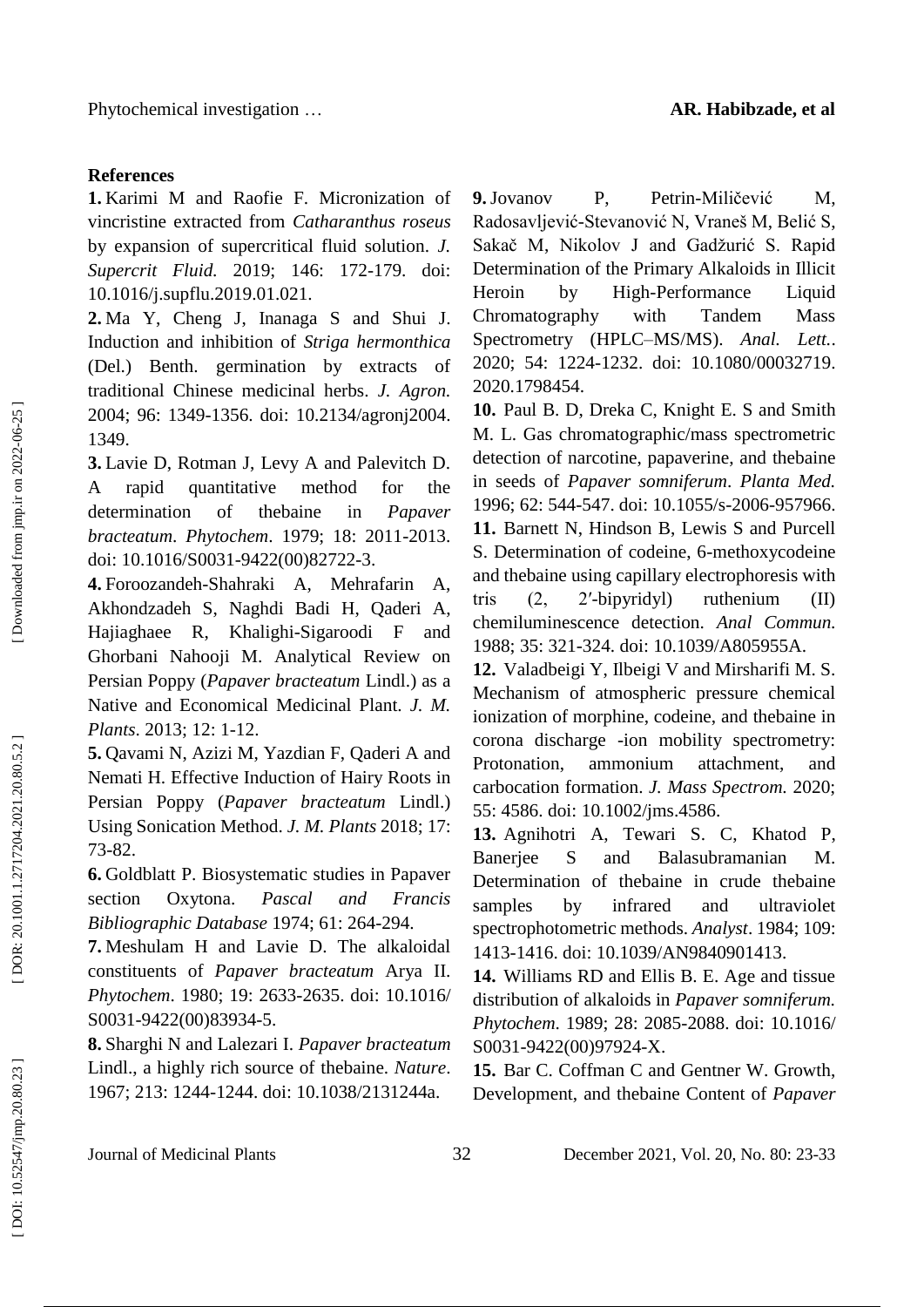*bracteatum* Lindl. in Relation to Spacing1. *J. Agron.* 1987; 79: 935 -937. doi: 10.2134/ agronj1987.00021962007900050036x.

16. Fang H, Zeng Z, Liu L and Pang D. On-line back -extraction field -amplified sample injection method for directly analyzing cocaine and thebaine in the extractants by solvent microextraction. *Anal. Chem..* 2006; 78: 1257 - 1263. doi: 10.1021/ac0516537.

**17 .** Yoshimatsu K. Kiuchi F. Shimomura K and Makino Y. A rapid and reliable solid -phase extraction method for high -performance liquid chromatographic analysis of opium alkaloids from *Papaver* plants. *Chem. Pharm. Bull.* 2005; 53: 1446 -1450. doi: 10.1248/cpb.53.1446.

**18 .** Janicot J , Caude M , Rosset R and Veuthey J. Extraction of major alkaloids from poppy straw with near -critical mixtures of carbon dioxide and polar modifiers. *J. Chromatogr. A.* 1990; 505: 247 -256. doi: 10.1016/S0021 -9673(01)93083 -3.

19. Seidi S, Yamini Y, Heydari A, Moradi M, Esrafili A and Rezazadeh M. Determination of thebaine in water samples, biological fluids, poppy capsule, and narcotic drugs, using electromembrane extraction followed by high performance liquid chromatography analysis. *Anal. Chim. Acta..* 2011; 701: 181 - 188. doi: 10.1016/j.aca.2011.05.042.

**20 .** Fakhari A. R. Nojavan S. Ebrahimi S. N and Evenhuis C. J. Optimized ultrasound ‐assisted extraction procedure for the analysis of opium alkaloids in *papaver* plants by cyclodextrin ‐ modified capillary electrophoresis. *J. Sep. Sci .* 2010; 33: 2153 doi: 10.1002/jssc. 201000135.

**21 .** Yazdani D , Rezazadeh S h and Shahnazi S. Review of poppy (*Papaver somniferum* L.). *J. M. Plants* 2003; 2: 1 -12.

**22 .** Hofman P and Menary R. Alkaloid losses from the capsules of *Papaver somniferum* L. during kiln drying and storage under commercial

conditions in Tasmania. *J. Stored Prod. Res..* 1985: 21: 135-139. -139. doi: 10.1016/0022 - 474X(85)90007 -4.

**23 .** Rezaei M. Naghavi M. R. Hoseinzade A. H and Abbasi A. Developmental accumulation of thebaine and some gene transcripts in different organs of *Papaver bracteatum*. *Ind. Crops Prod*. 2016; 80: 262 -268. doi: 10.1016/j.indcrop. 2015.11.009.

**24 .** Qaderi A. Omidi M. Pour -Aboughadareh A. Poczai P. Shaghaghi J. Mehrafarin A and Etminan A. Molecular diversity and phytochemical variability in the Iranian poppy (*Papaver bracteatum* Lindl.): A baseline for conservation and utilization in future breeding programmers. *Ind Crops Prod*. 2019; 130: 237 - 247. doi: 10.1016/j.indcrop.2018.12.079.

**25 .** Lalezari I. Nasseri P and Asgharian R. *Papaver bracteatum* lindl: Population arya II. *J. Pharm. Sci.* 1974; 63: 1331. doi: 10.1002/jps. 2600630844 .

**26 .** Rezaei M , Naghavi MR , Hosseinzadeh AH and Abbasi A. Measurement of some benzylisoquinoline alkaloids in different organs of Persian poppy during onto genetical stages. *Chem. Biodivers.* 2006; 135: 539 -543. doi: 10.1002/cbdv.201500172 .

How to cite this article: Habibzade AR, Mostaghi N , Malekzade Shafaroudi S. Phytochemical investigation among different populations of Persian poppy using ultrasonic –assisted extraction method followed by HPLC analysis . *Journal of Medicinal Plants* 2021; 20(80): 23 -33. doi: [10.52547/jmp.20.80.23](http://dx.doi.org/10.52547/jmp.20.80.23)